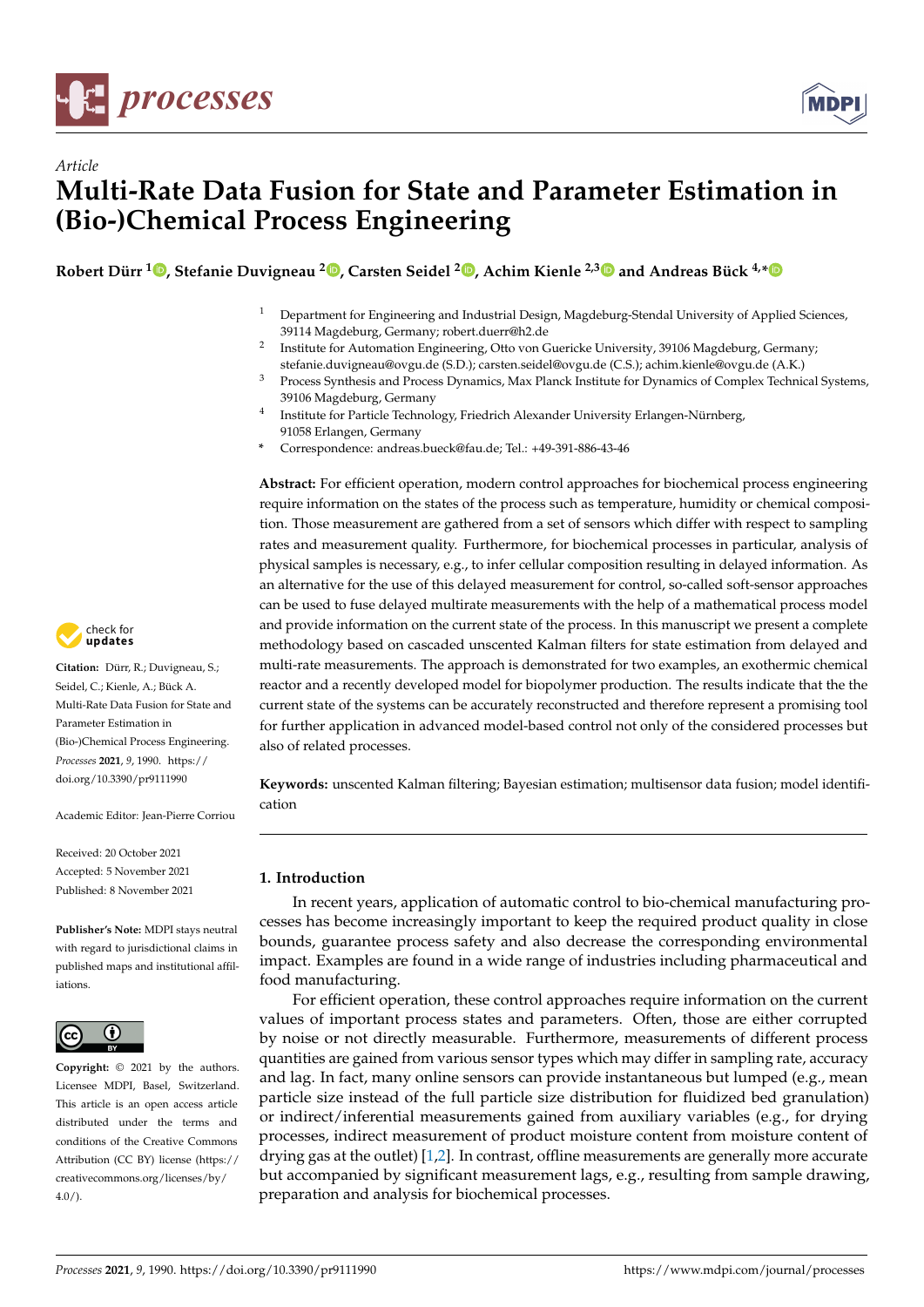From the control point of view the previously described points lead to a dilemma: On the one hand, fast but rather unreliable data represent no suitable basis for an reliable automatic controller. Though, on the other hand it is also not an option to "wait" for reliable measurement data as corresponding controllers would not be able to act quickly on changes in the process. As an alternative to advanced (and probably too expensive) sensors that allow the generation of accurate and quasi-instantaneous online data, model-based approaches, so-called soft sensors, can be applied to merge different measurements and provide reliable estimates of the current process.

In the literature, this problem has drawn some attention and thus different approaches have been studied. In [\[3\]](#page-13-2), the most significant estimation algorithms have been presented and compared. Here, Bayesian estimators represent a specific category  $[4-8]$  $[4-8]$  that is an alternative to optimization based techniques such as moving horizon estimators [\[9](#page-14-1)[–11\]](#page-14-2). An important class of approximative Bayesian estimators are Kalman filters (KF) and particle filters [\[6,](#page-13-4)[12,](#page-14-3)[13\]](#page-14-4). In [\[14\]](#page-14-5) and the references therein, different KF based approaches to the previously stated problem are discussed. Additionally, practical examples of different approaches for (bio-)chemical processes are found in literature, e.g., Kager et al. [\[15\]](#page-14-6) developed an estimator for penicillin production using online and delayed offline data using particle filtering. The approach showed convincing performance in estimating states and parameters for real measurement data. Furthermore, multi-rate estimators were developed in [\[16](#page-14-7)[–18\]](#page-14-8) estimators were developed and evaluated for pilot-scale polymerization reactors.

In this contribution, we present a new model-based methodology, which is able to merge measurements of various sampling rates, lag horizons and accuracies. The approach is based on cascaded unscented Kalman filters (UKF). Application to two example processes, a nonlinear exothermic reactor and microbial biopolymer production, is demonstrated. The results are discussed and indicate that the presented concept is able to provide reliable online-estimates and is easily adaptable to a wide range of processes.

#### **2. Methods**

#### *2.1. Unscented Kalman Filtering*

Assume that the process model is given as

$$
\dot{x}(t) = f(x(t), u(t), w(t)) \n y(t) = h(x(t), u(t), v(t))
$$
\n(1)

with  $x \in \mathbb{R}^{n_x}$ ,  $y \in \mathbb{R}^{n_y}$  and  $u \in \mathbb{R}^{n_u}$  representing the systems state, output and input vector. Furthermore, the systems initial state is denoted as  $x_0 \in \mathbb{R}^{n_x}$ . In general, the states dynamics *f* as well as the measurement equation *h* are nonlinear functions of the states and the inputs. In many practical cases, not all dynamic states can be measured directly, i.e.,  $n_x > n_y$ , and furthermore, measurements may be corrupted by noise processes  $w(t)$ . Moreover, the process dynamics itself may only be known up to a certain degree or be affected by stochastic processes summarized in the signal  $v(t) \in \mathbb{R}^{n_v}$ .

For state estimation, i.e., the reconstruction of states *x* from available measurements *y*, the framework of Kalman filtering can be applied to explicitly account for the underlying noises and uncertainties. In particular for nonlinear dynamics and measurement function, the so-called unscented Kalman filter (UKF) can be applied. The basic formulation as presented in [\[12,](#page-14-3)[19\]](#page-14-9), is described in a discrete time framework, with systems dynamics and measurement function given by:

$$
x_k = f(x_{k-1}, u_{k-1}) + G_{k-1}w_{k-1}
$$
 (2)

$$
y_k = h(x_k, u_k) + v_k \tag{3}
$$

$$
E\{w_k\} = E\{v_k\} = 0 \tag{4}
$$

$$
E\left\{w_kw_k^T\right\} = Q_k, \quad E\left\{v_kv_k^T\right\} = R_k \tag{5}
$$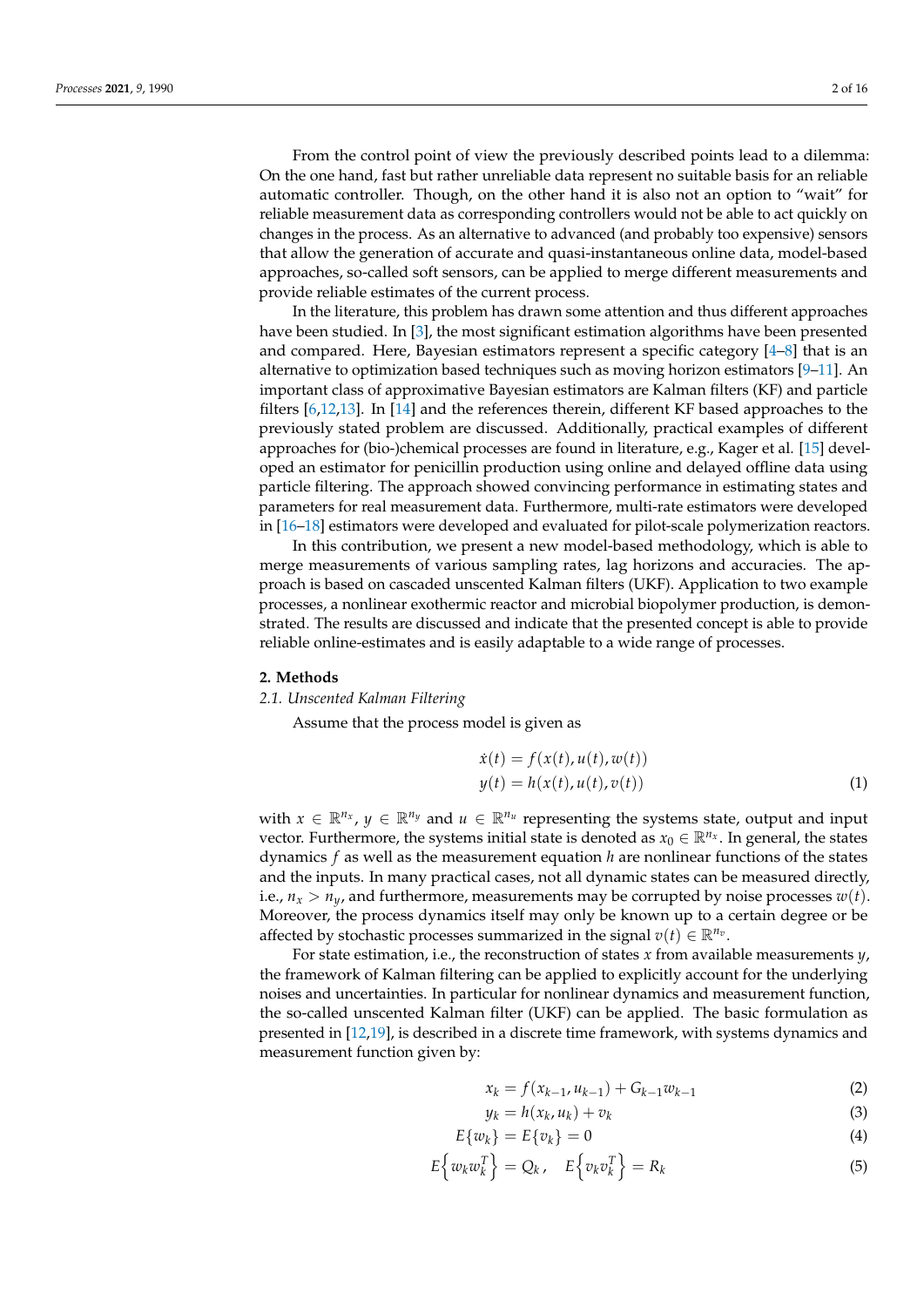For the sake of simplicity, it is assumed that the process and the measurement noise,  $w_k$  and  $v_k$ , result from random stochastic processes. Without loss of generality, we assume that both can be drawn from zero-mean Gaussian distribution with covariances *Q<sup>k</sup>* and *R<sup>k</sup>* . Furthermore, we assume that both affect the states and measurements in an additive sense.

In principle, the traditional structure from the classical Kalman filter [\[20\]](#page-14-10) for linear dynamics is kept. However, contrarily to the prominent extended Kalman filter (EKF), a sampled-based linearization using Sigma-Points is applied in the UKF. The prediction steps are given as:

1. Calculate the Sigma-Points

$$
x_{k-1,0}^{(+)} = \hat{x}_{k-1}^{(+)}
$$
  
\n
$$
x_{k-1,i}^{(+)} = \hat{x}_{k-1}^{(+)} + \sqrt{N+\kappa} \left(\sqrt{P_{k-1}^{(+)}}\right)_i^T, \quad i = 1,...,N
$$
  
\n
$$
x_{k-1,i}^{(+)} = \hat{x}_{k-1}^{(+)} - \sqrt{N+\kappa} \left(\sqrt{P_{k-1}^{(+)}}\right)_i^T, \quad i = N+1,...,2N
$$
 (6)

2. Propagate each SP using the model equations

$$
x_{k,i}^{(-)} = f\left(x_{k-1,i}^{(+)}\right), \quad i = 0, \dots, 2N
$$
 (7)

3. Using weights

$$
w_0 = \frac{\kappa}{N + \kappa} \nw_i = \frac{1}{2(N + \kappa)}, \quad i = 1, ..., 2N
$$
\n(8)

determine  $P_k^{(-)}$ *k*<sup>(−)</sup>,  $\hat{x}_{k}^{(-)}$  $\binom{(-)}{k}$ ,  $P_{xy}$ ,  $P_{yy}$  and  $\hat{y}_k^{(-)}$  $\binom{(-)}{k}$  by averaging over weighted SP

$$
\hat{x}_k^{(-)} = \sum_{i=0}^{2N} w_i x_{k,i}^{(-)}, \tag{9}
$$

$$
\hat{y}_k^{(-)} = \sum_{i=0}^{2N} w_i h_k(x_{k,i}^{(-)})\,,\tag{10}
$$

$$
P_{xy} = \sum_{i=0}^{2N} w_i \left( x_{k,i}^{(-)} - \hat{x}_k^{(-)} \right) \left( h_k(x_{k,i}^{(-)}) - \hat{y}_k^{(-)} \right)^T,
$$
\n(11)

$$
P_{yy} = \sum_{i=0}^{2N} w_i \Big( (h_k(x_{k,i}^{(-)}) - \hat{y}_k^{(-)}) \Big( h_k(x_{k,i}^{(-)}) - \hat{y}_k^{(-)} \Big)^T + R_k, \tag{12}
$$

$$
P_k^{(-)} = \sum_{i=0}^{2N} w_i \left( x_{k,i}^{(-)} - \hat{x}_k^{(-)} \right) \left( x_{k,i}^{(-)} - \hat{x}_k^{(-)} \right)^T + G_{k-1} Q_{k-1} G_{k-1}^T. \tag{13}
$$

Suitable tuning of *κ* is discussed in [\[12\]](#page-14-3) and the references therein. In the second step, the predicted states and covariance is updated with the current measurement:

$$
K_k = P_{xy} \cdot P_{yy}^{-1} \tag{14}
$$

$$
\hat{x}_{k}^{(+)} = \hat{x}_{k}^{(-)} + K_{k} \left( y_{k} - \hat{y}_{k}^{(-)} \right)
$$
\n(15)

$$
P_k^{(+)} = P_k^{(-)} - K_k \cdot P_{yy} \cdot K_k^T
$$
\n(16)

It is worth mentioning, that different extensions and variants have been introduced in the last decades, e.g., the square-root version [\[12\]](#page-14-3). Further discussion is provided in [\[21\]](#page-14-11).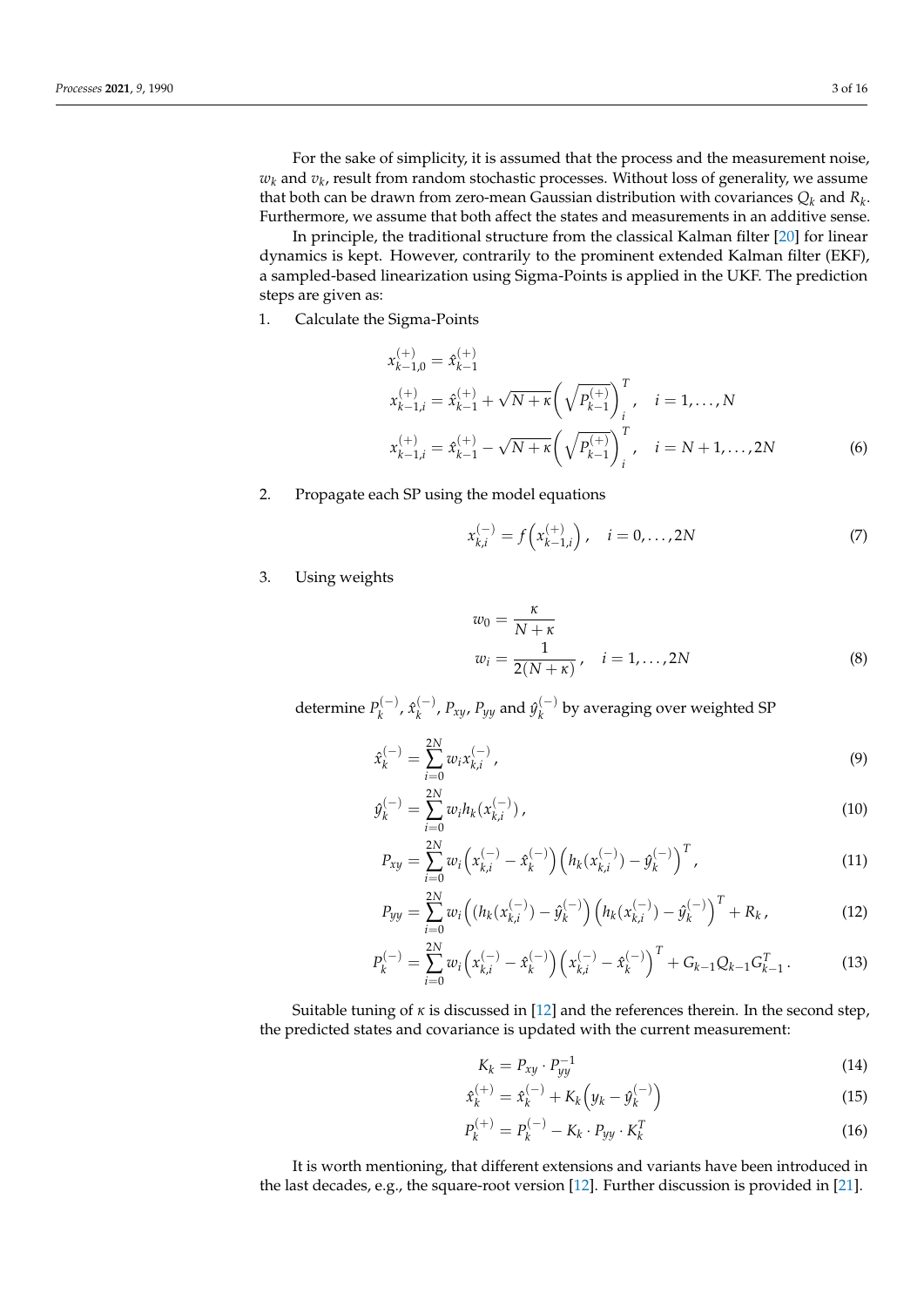### *2.2. UKF for Delayed and Multi-Rate Measurements*

As described in the introduction, in practice, measurement data is acquired from different sensors that differ not only in accuracy but potentially also measurement delays and sampling rates. The classical formulation presented above must be adapted to such cases in order to allow accurate estimation of states.

In the case of delayed measurements,

$$
y(t_k) = h(x(t-\tau), u(t-\tau)), \qquad (17)
$$

the UKF algorithm is adapted, such that only states up to  $(t - \tau)$  can be reconstructed at the current sample time *t*. For the interval  $(t - \tau, t]$  states (and also covariances representing uncertainties) could be predicted using the unscented transformation, i.e., the prediction step of the UKF.

Further adaption is necessary if measurements differ in their respective sampling rates. In the case of two different sensors, a "fast" and a "slow" sensor, the first can be assumed to have sampling rate ∆*t* without loss of generality while the sampling rate of the second is given as an integer multiple *N* ∆*t*. This means, that the slow measurement is only available for each *N*  $\Delta t$  and the measurement equation therefore is given as:

$$
y_k = \begin{cases} \begin{bmatrix} y_{k, fast}, y_{k, slow} \end{bmatrix}^T, & \text{if } k = N \, \Delta t, \ N \in \mathbb{N} \\ y_{k, fast}, & \text{else} \end{bmatrix} \tag{18}
$$

Obviously, for further sensors, this representation can become rather confusing. Alternatively, in particular in the Kalman Filtering context, it is convenient to keep the standard measurement equation, i.e.,

$$
y_k = \left[ y_{k, fast}, \, y_{k, slow} \right]^T \tag{19}
$$

and use a specific weighting of the measurements in the update step by setting high values for the measurement noise of currently not available measurements in the update step.

$$
R_k = \begin{bmatrix} R_{k, fast} & 0 \\ 0 & R_{k, slow} \end{bmatrix}, \quad R_{k, slow} = \begin{cases} R_{k, slow}^{II}, & \text{if } k = N \, \Delta t, \dots \\ R_{k, slow}^{I}, & \text{else} \end{cases}, \quad R_{k, slow}^{I} \gg R_{k, slow}^{II} \tag{20}
$$

This alternative solution is easier to implement for more than two sensors because the native KF structure can be kept.

An example is given in the following. Assume that a fast sensor has a sampling rate of ∆*t* and the slow sensor a sampling rate of 2∆*t*. This means that *yk*,*slow* can only be measured in each second time step and  $y_{k, fast}$  in each time step. Thus, the reconstruction of states is alternately based on the measurement of  $y_{k, fast}$  and the measurements from both sensors,  $y_{k,slow}$  and  $y_{k,fast}$ , from step to step. In result the measurement equation is given as:

$$
y_k = y_{k, fast}, \quad \text{if } k = 1, 3, 5, ...
$$

$$
y_k = \begin{bmatrix} y_{k, fast}, & y_{k, slow} \end{bmatrix}^T, \quad \text{if } k = 2, 4, 6, ... \tag{21}
$$

Alternatively, the standard measurement equation, i.e.,

$$
y_k = \left[ y_{k, fast}, \, y_{k, slow} \right]^T \tag{22}
$$

is kept with a specific weighting:

$$
R_k = \begin{bmatrix} R_{k, fast} & 0 \\ 0 & R_{k, slow} \end{bmatrix}, \quad R_{k, slow} = \begin{cases} R_{k, slow}^I, & \text{if } k = 1, 3, 5, \dots \\ R_{k, slow}^{II}, & \text{else} \end{cases}, \quad R_{k, slow}^I \gg R_{k, slow}^{II}.
$$
\n(23)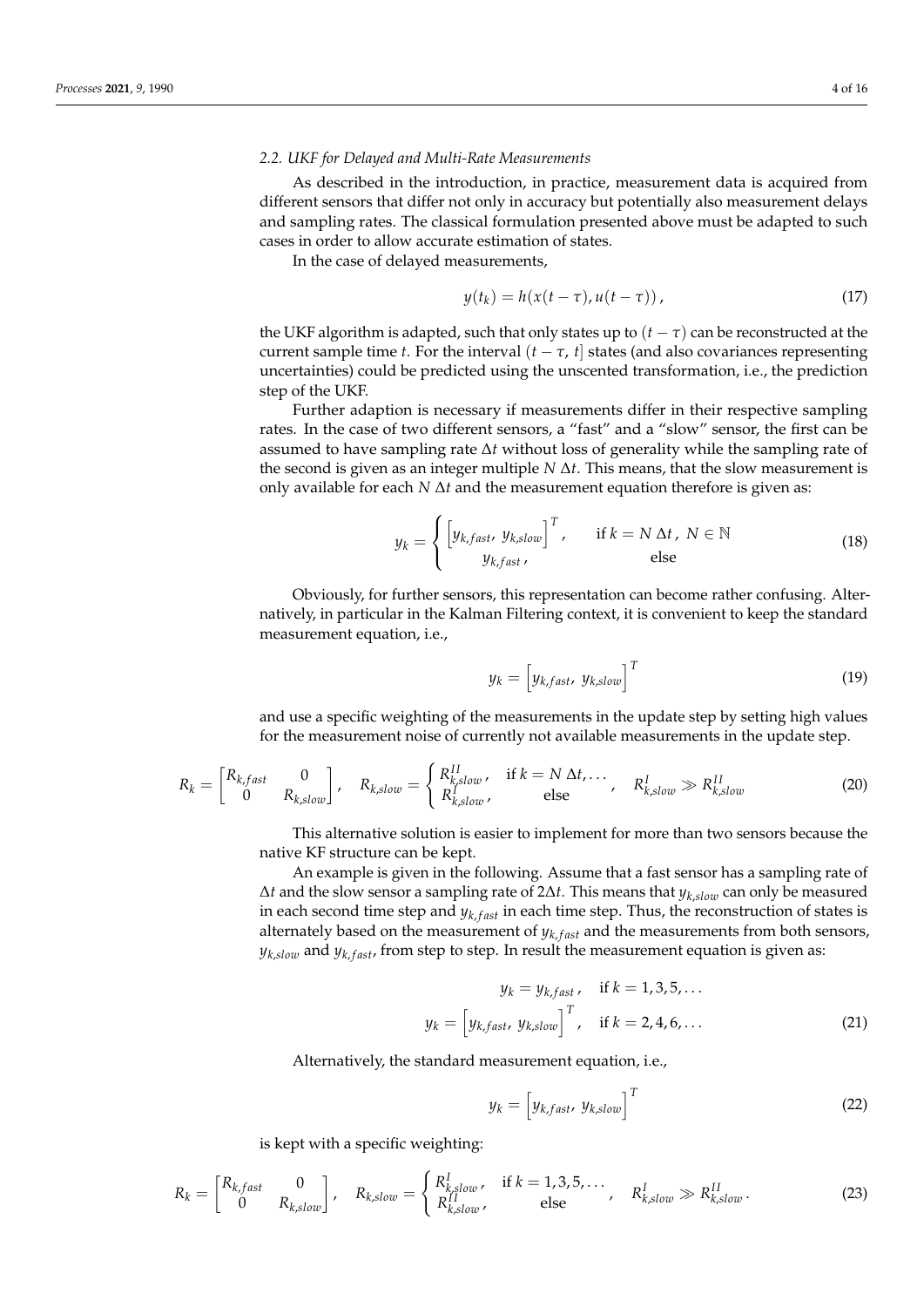### **3. Results and Discussion**

This section evaluates the presented methods' performance to infer the systems state from (potentially) delayed measurements with different sampling rates. Therefore, two examples are analyzed: In the first case, the UKF is applied to a exothermic reactor described by a system of two nonlinear ODEs [\[22\]](#page-14-12). In addition to reconstruction of immeasurable states, the UKF's potential for online parameter estimation is assessed. The second example is concerned with state estimation for microbial-based production of biopolymers in lab-scale setup. The underlying model was recently developed in our group with own experimental data [\[23\]](#page-14-13).

# *3.1. Exothermal Chemical Reactor*

#### 3.1.1. Model Formulation

The dimensionless model suggested by Schaffner and Zeitz [\[22\]](#page-14-12) describes the nonlinear dynamics of an exothermic chemical reaction in terms of conversion  $x_1$  and temperature  $x_2$ 

$$
\frac{d x_1}{d t} = -a_1 x_1 + 10^{14} b_1 r(x_1, x_2),
$$
  
\n
$$
\frac{d x_2}{d t} = -a_2 x_2 + 10^{14} b_2 r(x_1, x_2) + gu,
$$
  
\n
$$
r(x_1, x_2) = (1 - x_1) exp\left(-\frac{E}{1 + x_2}\right).
$$
\n(24)

The control input *u* represents the heating/cooling of the reactor. Depending on *u*, the reactor dynamics may exhibit persistent oscillations. Additionally, this model has served frequently as a benchmark in engineering education for the design of nonlinear observers and controllers, where one usually assumes that the temperature is measurable while the conversion is not. However, reconstruction of the conversion from temperature measurements is possible with convenient approaches, e.g., UKF.

In the following, we will assume that measurements of  $x_1$  and  $x_2$  are available at different sampling rates: While the temperature can be measured rather easily, e.g., with a standard industrial thermometer, direct measurement of conversion would be based on physical samples. Sample analysis may take a certain time span  $\tau = k_{del}\Delta t$ . The corresponding measurement rate is thus not only possible at a lower rate but also delayed. In terms of a measurement equation this reads as:

$$
y_k = \begin{bmatrix} x_{(k-k_{del}),1} \\ x_{k,2} \end{bmatrix} + \begin{bmatrix} v_{k,1} \\ v_{k,2} \end{bmatrix}, \qquad E\{v_k\} = R_k \tag{25}
$$

with  $y_k = y(t = k\Delta t)$ . Following the convention introduced in the previous section, the noise variance of conversion measurements depend on the sampling time:

$$
R_1(k) = \left\{ \begin{bmatrix} R_{k,1}^1, & \text{for } k = n \, k_{del}, & n \in \mathbb{N} \\ R_{k,2}^{II}, & \text{else} \end{bmatrix} \right. . \tag{26}
$$

All model parameters can be found in Table [1.](#page-5-0) For the simulations an additional unknown stochastic part in the process dynamics was assumed. The deterministic part was solved with the MATLAB function *ode15s* and for the stochastic part the Euler–Maruyama method [\[24\]](#page-14-14) was implemented. For the shown scenarios, artificial measurements are used.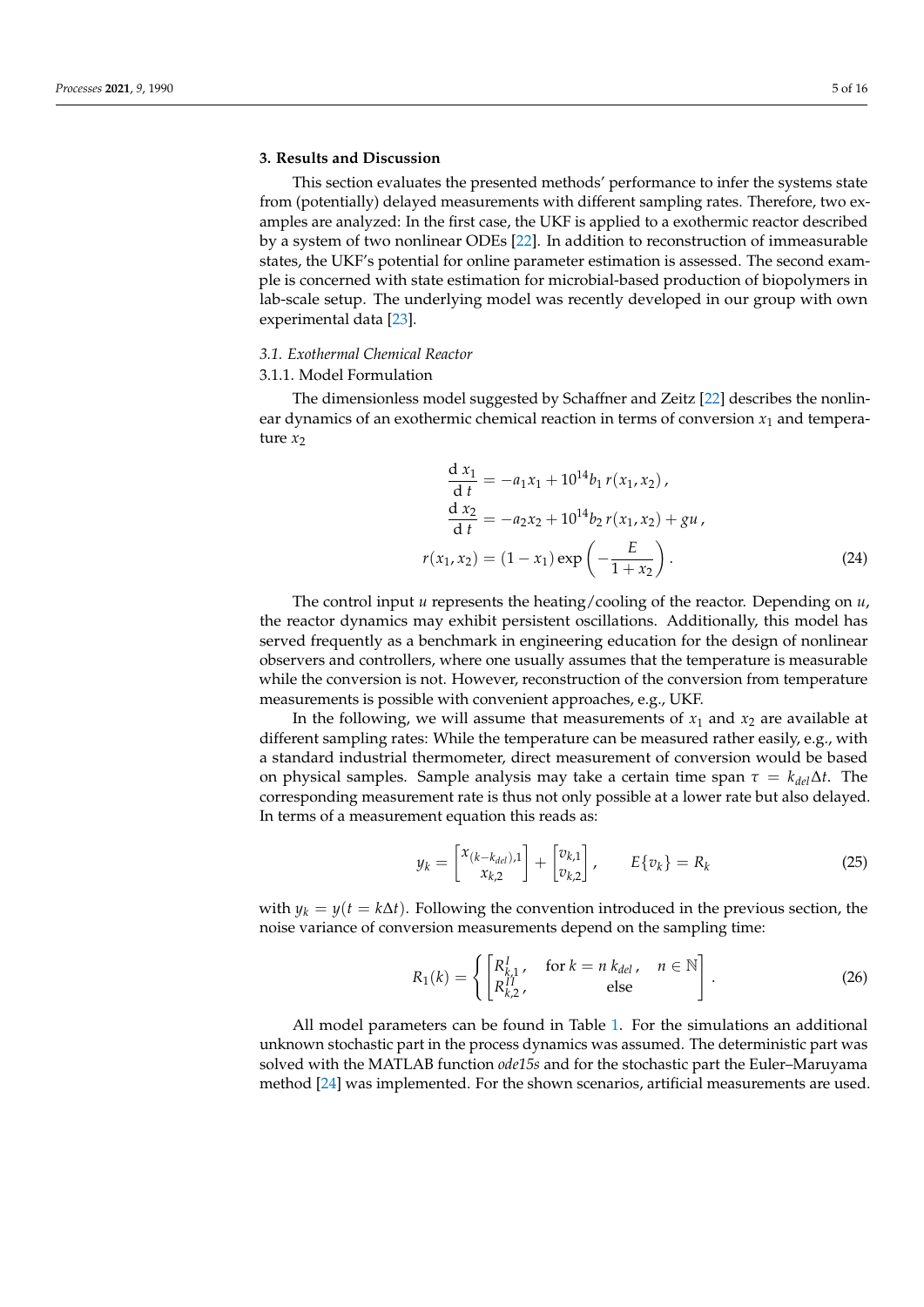| Parameter     | Value    | Parameter  | Value     |
|---------------|----------|------------|-----------|
| $a_1$         | 0.2674   | $a_2$      | 1.815     |
| b1            | 1.05     | $v_2$      | 0.492     |
| g             | 1.5476   | E          | 34.2583   |
| $\mathcal{U}$ | $-0.002$ | $\Delta t$ | 0.666     |
| $x_1(0)$      | 0.3      | $x_2(0)$   | $\rm 0.1$ |

<span id="page-5-0"></span>**Table 1.** Parameter values for nonlinear reactor model.

# 3.1.2. Scenario I: State Estimation

In Figures [1](#page-5-1) and [2](#page-6-0) the performance of the UKF for reconstruction of the states is presented for different time points. UKF parameters and initial conditions are summarized in Table [2.](#page-5-2)

| Parameter                   | Value                                                       | Parameter                    | Value                                                            |
|-----------------------------|-------------------------------------------------------------|------------------------------|------------------------------------------------------------------|
|                             | 0.15                                                        | $\hat{x}_2(0)$               | 0.15                                                             |
| $\hat{x}_1(0)$<br>$k_{del}$ | 10                                                          | $\kappa$                     |                                                                  |
| $R_k^I$                     | $10^{-5}\begin{bmatrix} 0.5 & 0 \\ 0 & 5 \end{bmatrix}$     | $R_k^{II}$                   | $\begin{bmatrix} 10^{15} & 0 \\ 0 & 5\cdot10^{-5} \end{bmatrix}$ |
| $P_0^{(-)}$                 | $10^{-2}\begin{bmatrix} 0.25 & 0 \\ 0 & 0.25 \end{bmatrix}$ | $\boldsymbol{\mathcal{Q}}_k$ | $10^{-5}\begin{bmatrix} 5 & 0 \\ 0 & 1 \end{bmatrix}$            |

<span id="page-5-2"></span>**Table 2.** Parameters and initial conditions for exothermic reactor scenario I.

In the figures, the so-called delay window is denoted with green lines: the right green line denotes the current sampling instant *t* while the left corresponds to  $(t - \tau)$ . Within the delay window only the online measurement of the temperature  $x_1$  is available but no information is provided for the *slow* conversion. Thus, state estimates between the two green lines, i.e.,  $(t - \tau, t]$ , are only based on temperature measurements. In contrast, state estimates outside of the delay window, i.e.,  $t \leq (t - \tau)$  (left of the green line), are based on measurement of temperature and conversion. In Figure [1](#page-5-1) estimation results are shown for two different time points.

<span id="page-5-1"></span>

**Figure 1.** State estimation for exothermic reactor before (**left**) and after (**right**) *slow* conversion sensor measurement (black diamond) is available: Estimates of  $x_1(t)$  and  $x_2(t)$  improve in the delay window (between the green horizontal lines) if measurement of  $x_1(t)$  becomes available.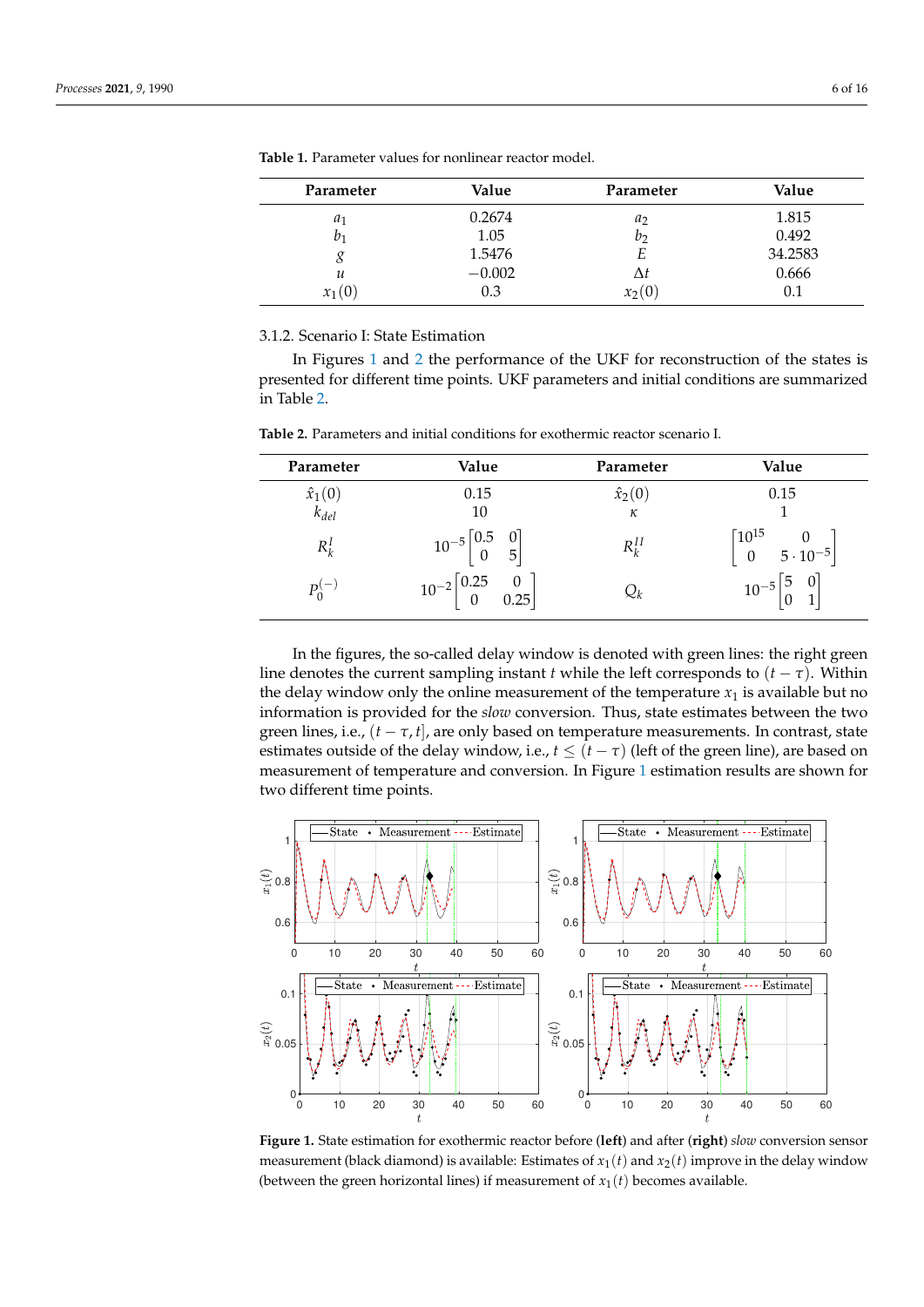A general effect is observed: If a conversion measurement becomes available (black diamond), the estimation accuracy does not only improve significantly for  $x_1$  itself but also for  $x<sub>2</sub>$  as estimation quality of the latter in the delay window crucially depends on the quality of estimates at the left border of the delay window. The *slow* conversion sensor based update thereby improves estimation accuracy for temperature within the delay window. In Figure [2](#page-6-0) the overall estimation results are depicted.

<span id="page-6-0"></span>

**Figure 2.** State estimation for exothermic reactor for *t* = 60: Accurate reconstruction in face of stochastic process dynamics.

It can be seen that both states are estimated quite accurately in face of the stochastic dynamics and measurements. However, reconstruction of *x*<sup>1</sup> generally becomes worse the longer the time since the last slow sensor measurement and also in the delay window, where estimation is based on measurements of  $x_2$  alone.

# 3.1.3. Scenario II: Simultaneous State and Parameter Estimation

In addition to states that cannot be directly measured at each time instance, in practice it frequently occurs that model parameters are either not fully known or even change during process operation, e.g., as a result of aging or fouling processes. In this case, the state estimation problem can be adapted to enable simultaneous estimation of states and parameters.

For the nonlinear reactor the state vector is augmented by the unknown parameters *a*<sup>1</sup> and  $b_2$  and the UKF approach is implemented for the augmented state vector

$$
x_{aug} = \begin{bmatrix} x, a_1, b_2 \end{bmatrix}^T.
$$
 (27)

Initial conditions and further parameters are summarized in Table [3.](#page-6-1)

| Parameter      | Value                                                                                                                                                                                                                   | Parameter       | Value                                                                                                                                                                                                                                                |
|----------------|-------------------------------------------------------------------------------------------------------------------------------------------------------------------------------------------------------------------------|-----------------|------------------------------------------------------------------------------------------------------------------------------------------------------------------------------------------------------------------------------------------------------|
| $\hat{x}_1(0)$ | 0.3                                                                                                                                                                                                                     | $\hat{x}_2(0)$  | 0.1                                                                                                                                                                                                                                                  |
| $\hat{a}_1(0)$ | $0.5 \cdot a_1$                                                                                                                                                                                                         | $\hat{b}_2(0)$  | $1.5 \cdot b_2$                                                                                                                                                                                                                                      |
| $k_{del}$      | 10                                                                                                                                                                                                                      | $\kappa$        | $\theta$                                                                                                                                                                                                                                             |
| $R_k^I$        | $\begin{bmatrix} 5 \cdot 10^9 & 0 \\ 0 & 1 \cdot 10^{-4} \end{bmatrix}$                                                                                                                                                 | $R_k^{II}$      | $\begin{bmatrix} 5 \cdot 10^{-6} & 0 \\ 0 & 1 \cdot 10^{-4} \end{bmatrix}$                                                                                                                                                                           |
| $P_0^{(-)}$    | $\lceil 2.5 \rceil$<br>$\theta$<br>$\theta$<br>$\theta$<br>2.5<br>$\begin{array}{c} 0 \\ 2.5 \end{array}$<br>$\theta$<br>$10^{-3}$<br>$\boldsymbol{0}$<br>$\sim$ 0<br>$\theta$<br>$\mathbf{0}$<br>2.5<br>$\overline{0}$ | $\mathcal{Q}_k$ | $\lceil 0.02 \rceil$<br>$\boldsymbol{0}$<br>$\boldsymbol{0}$<br>$\theta$<br>$\mathbf{0}$<br>$\theta$<br>0.01<br>0<br>$10^{-3}$<br>$\boldsymbol{0}$<br>0.025<br>$\boldsymbol{0}$<br>$\theta$<br>$\mathbf{0}$<br>$\boldsymbol{0}$<br>0.025<br>$\theta$ |

<span id="page-6-1"></span>**Table 3.** Parameters and initial conditions for exothermic reactor scenario II.

In the simulations it was assumed that the initial estimates for the kinetic parameters are given as:

$$
\hat{a}_1(t=0) = 0.5 a_1, \quad \hat{b}_2(t=0) = 1.5 b_2. \tag{28}
$$

The results are depicted in Figure [3.](#page-7-0)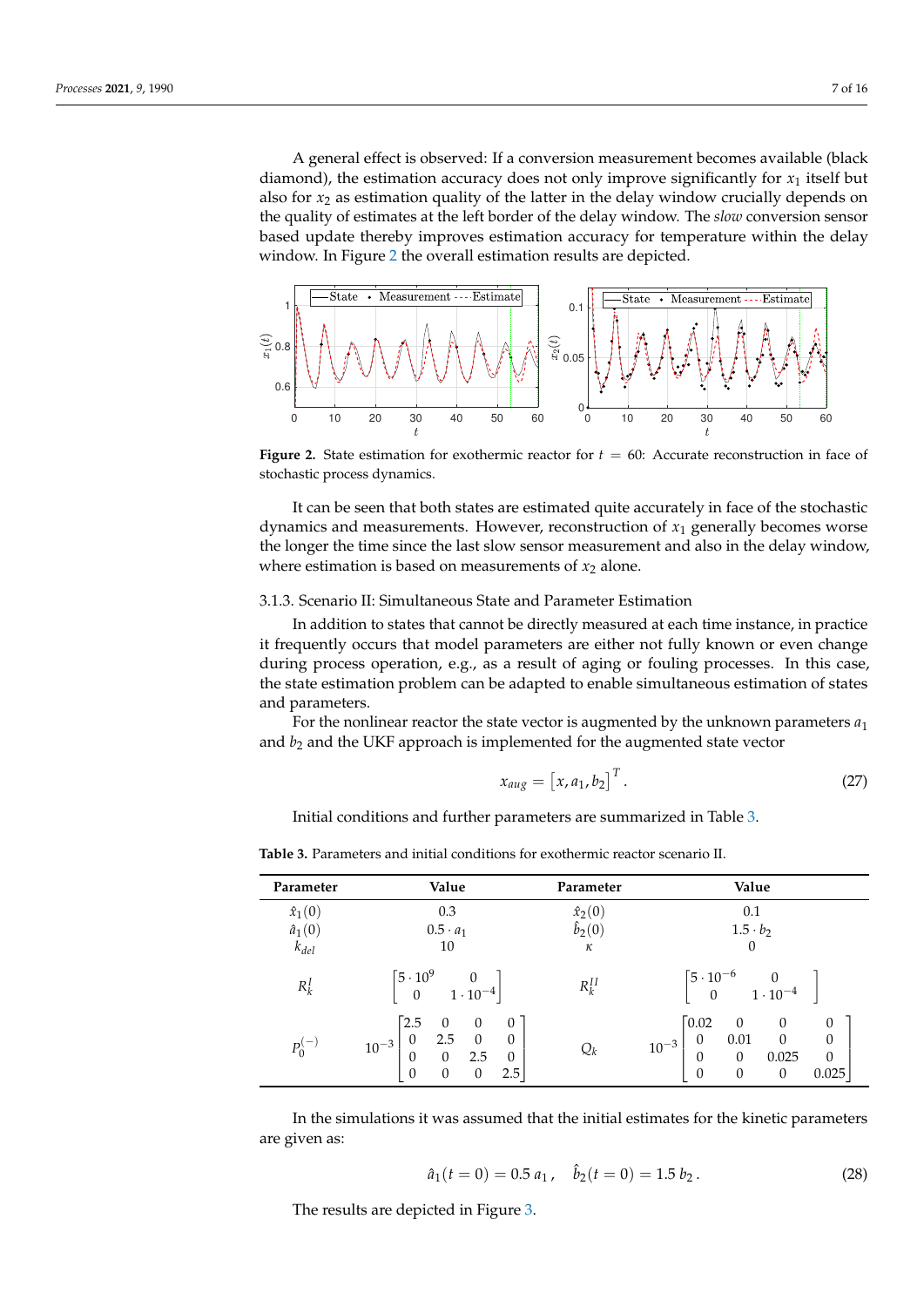<span id="page-7-0"></span>

**Figure 3.** Simultaneous state and parameter estimation for nonlinear exothermic reactor: Results indicate that states and parameters can be reconstructed accurately. Yet, in particular for  $\hat{b}_2$  and early time points estimates improve significantly if slow sensor measurement is available.

While estimation of  $x_1$  is not sufficient because of inaccurate parameter estimates, slow sensor measurements improve estimation for a certain time span. However, the minima of the oscillations are not well captured for  $t < 40$ . Afterwards, parameter estimates seem to be reasonably close to the process value such that the reconstruction improves. In particular for  $b_2$  significant adaption is seen when slow sensor measurements become available. It was also generally observed that estimation of  $b<sub>2</sub>$  within the delay window is rather inaccurate while for *a*<sup>1</sup> correct trends were seen. The major reason is potentially related to the practical observability: Within the delay window the approach aims on reconstruction of the augmented states from noisy measurement information of  $x_2$  alone. In contrast, when a slow sensor measurement becomes available, the additional accurate information on *x*<sup>1</sup> obviously improves the methods potential for estimation of all four variables of interest.

#### *3.2. Microbial PHA Production*

Bioplastic is a very promising alternative in comparison to conventional plastic raw material, e.g., polypropylene and polyethylene. Polyhydroxyalkanoates (PHAs) represent a very prominent bio-based and bio-degradable group of bioplastic that can be produced in a wide variety of microorganisms. Beside the well-known representative poly-3 hydroxybutyrate (PHB), the co-polymer poly(3-hydroxybutyrate-co-3-hydroxyvalerate) (PHBV) is more competitive in comparison to PHB because of its higher elongation-tobreak values, lower melting points and higher biocompatibility [\[25\]](#page-14-15). Because of the high production costs for bioplastics such as PHBV, they have a low market share in the plastics industry.

To make bioplastics even more competitive, model approaches can be used to analyze, optimize and finally control the production in order to reduce the costs. In the following section, our recently developed PHBV production model based on online  $CO<sub>2</sub>$  exhaust gas measurements to capture biomass growth is described [\[23\]](#page-14-13).

#### 3.2.1. Model Formulation

The nonlinear model was presented in [\[23\]](#page-14-13) and describes the dynamics of a fed-batch process using fructose ( $c_{fru}$ ) and propionic acid ( $c_p$ ) as carbon sources. Furthermore, the dynamics of the nitrogen source *cn*, residual biomass *cres*, HB-content *chb* and HV-content *chv* are accounted for. The resulting model therefore comprises a system of six nonlinear ordinary differential equations as reported in the Appendix [A.](#page-10-0) The parameter values and detailed description can be found in the original publication [\[23\]](#page-14-13).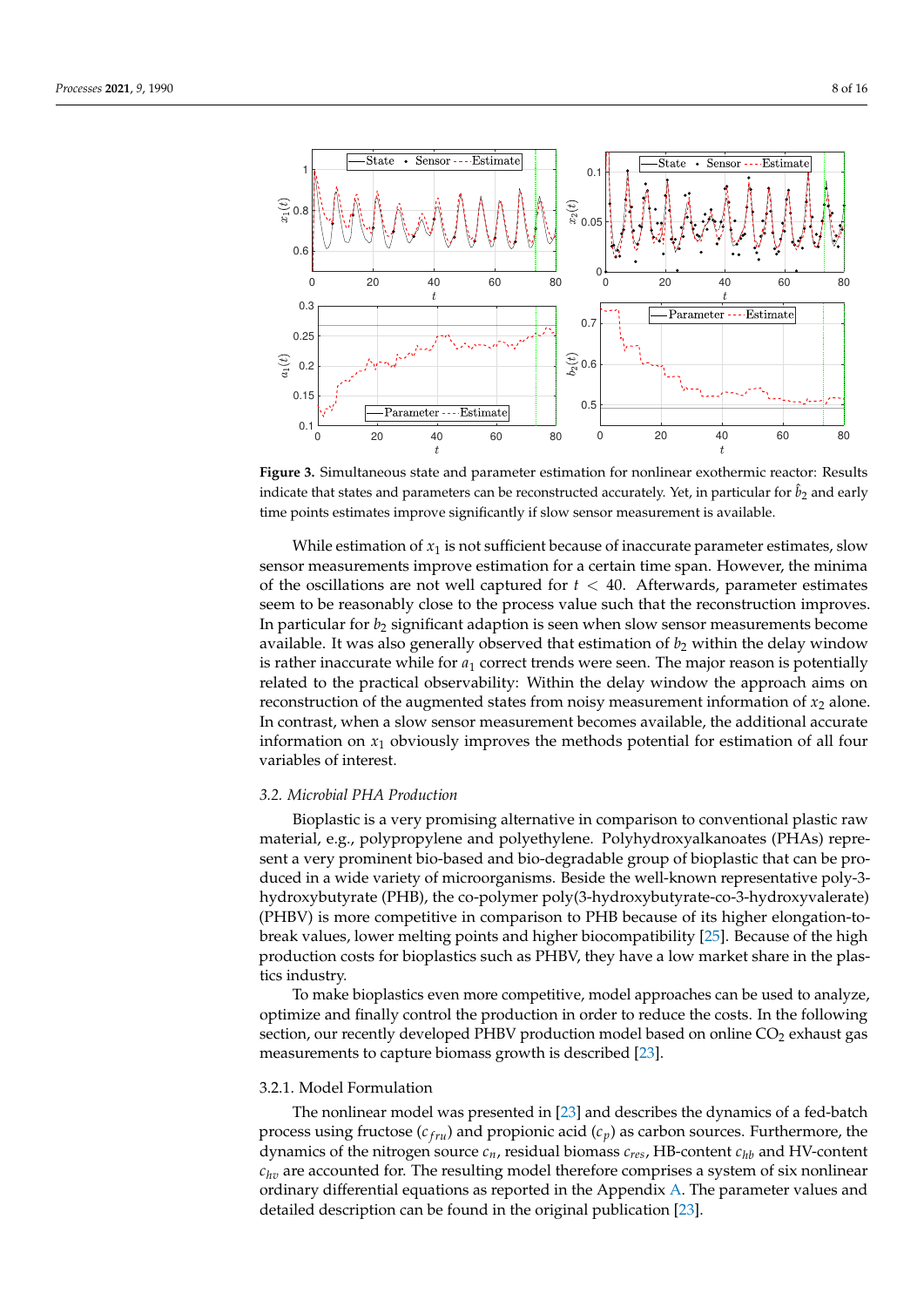In contrast to the previous example, the process' dynamics are assumed to be described completely by the deterministic dynamics. In the following, it is assumed that measurements are based on physical samples. Furthermore, it is assumed that substrates concentrations can be determined within  $t_{del,1} = 30$  min and the measurements are accompanied by medium measurement noise. In contrast, analysis of biomass content takes *tdel*,2 = 1 h with assessment of HV and HB content takes *tdel*,3 = 2 h with low noise. The approach described previously was adapted accordingly to deal with the situation. In contrast to the original publication, only artificial data is used in this simulation study.

### 3.2.2. State Estimation

In Figure [4](#page-8-0) the simulation results are shown.

<span id="page-8-0"></span>

**Figure 4.** State estimation for microbial PHA production: Accurate reconstruction.

It can be seen that the filter is able to smooth out the substrate measurements after a short period of adaption. However, propionate estimates deteriorate between 15 h and 25 h. However, after the ammonium-shot estimation accuracy improves rapidly. This may also give hint for future experiments that additional substrate shots could improve the general reconstruction quality. Furthermore, measurements of HB and HV are accurately reconstructed. Estimation of the non-polymeric biomass shows less smooth behavior in comparison, so the reconstruction of residual biomass is more sensitive to measurement noise.

# 3.2.3. Simultaneous State and Parameter Estimation

In Figure [5](#page-9-0) simulation results are shown for simultaneous estimation of the states and the parameter  $c_{p,inh}$ . It can be seen that the approach is able to reconstruct the states accurately and also the unknown constant parameter. However, during design it was observed that the performance of the parameter estimation is rather sensitive to the UKF's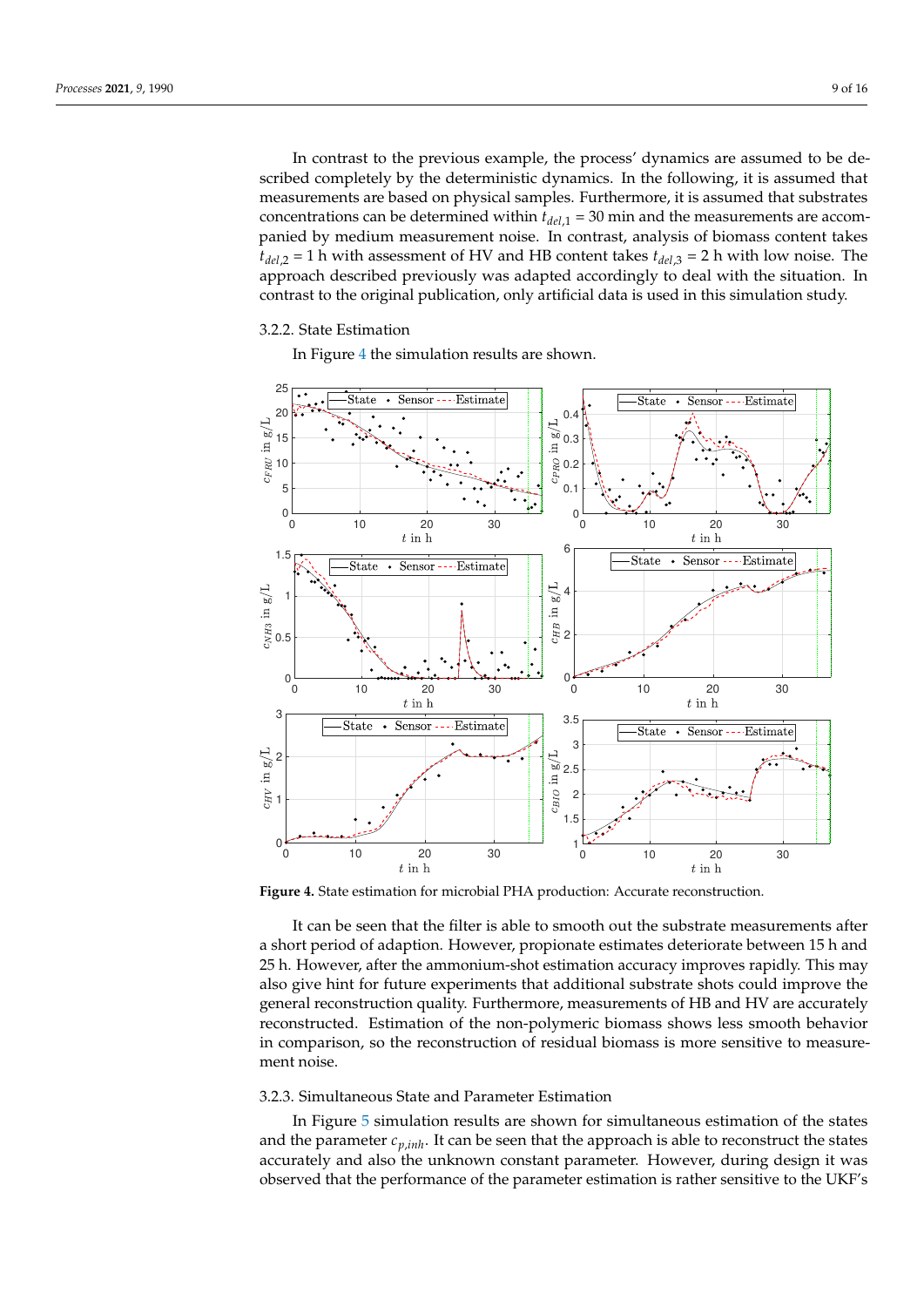<span id="page-9-0"></span>

tuning parameters, i.e., *κ* and *Q*, which may require more advanced approaches in future when additional parameters have to estimated simultaneously.

**Figure 5.** Simultaneous state and parameter estimation for microbial PHA production.

# **4. Conclusions and Outlook**

In this article a UKF-based model-based state estimation concept was presented which is able to incorporate delayed and multirate measurement from different sensor. Performance has been evaluated for two different examples: The first example was an exothermic chemical reactor described by nonlinear dynamic equations. It was shown that states as well as unknown parameters can be reconstructed with sufficient accuracy within and outside the corresponding delay window. To the authors opinion the increased computational effort resulting from the more involved implementation is more than compensated by the improved estimation accuracy. In a second example, the method was applied for state estimation of a microbial biopolymer production process. Here, three different sensor delays and sampling rates were assumed and required the adaption of previously presented method. Compounds with a slow sampling rate could be reconstructed accurately. Furthermore, the approach was adapted to allow for simultaneous reconstruction of an unknown model parameter. The results showed sufficient performance despite being rather sensitive to the UKF's tuning.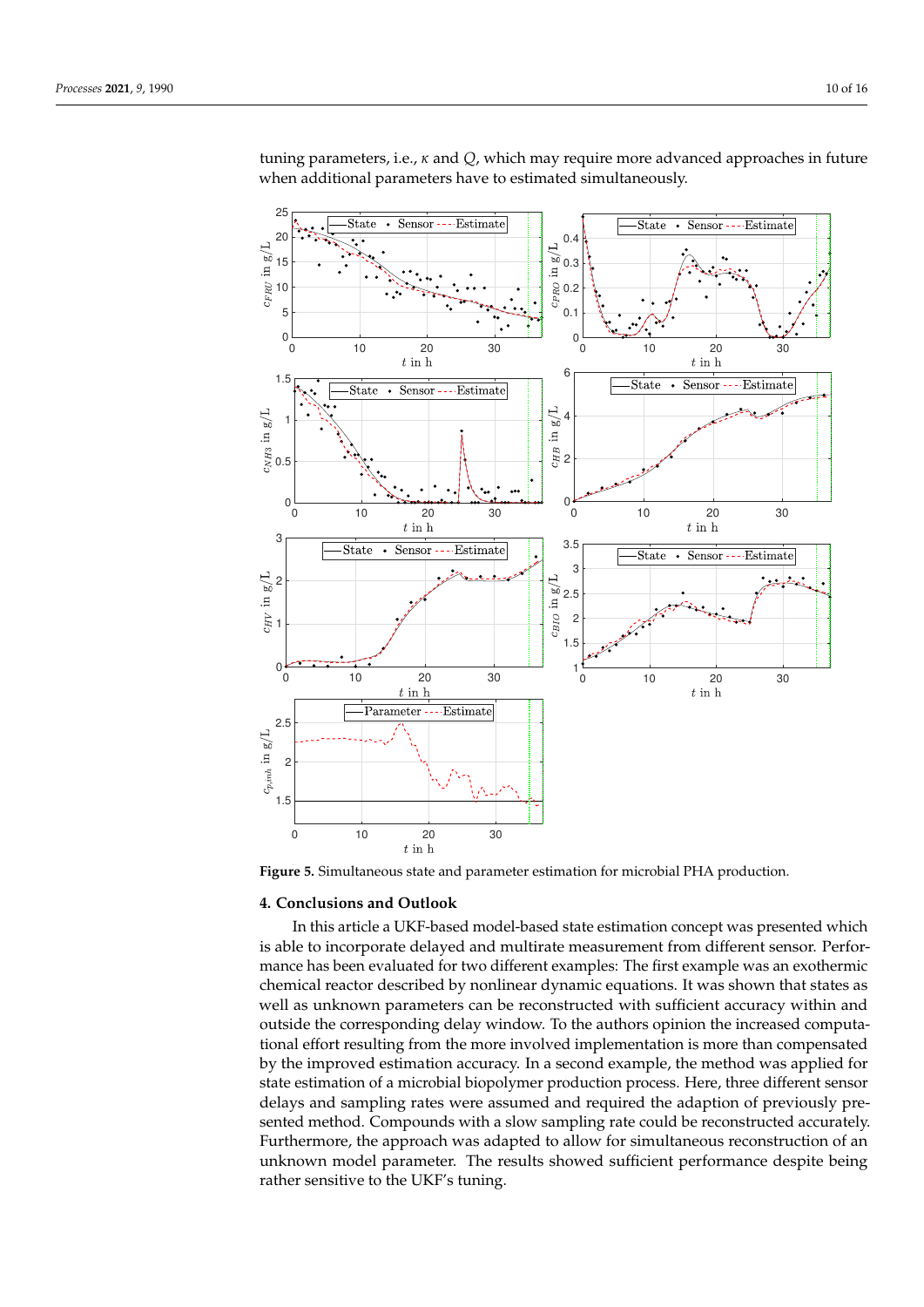The overall results indicate that the presented method is a promising approach for online state and parameter estimation in (bio-)chemical processes. The UKF implementation is able to accurately reconstruct both from noisy and multirate measurements which are found often in practice due to manifold measurement devices and complex analysis techniques based on physical samples. It thereby represents a valuable tool for advanced automatic control concepts which rely on accurate information on the corresponding process despite limited and delayed measurement information. The authors would also like to emphasize, that the presented concept for multirate data fusion does not involve complex computations such as solution of inverse problems by nonlinear optimization, as found in alternative approaches. Therefore, real-world and real-time realization does not require excessive computational power but could also be accomplished using rather simple platforms.

In the future, focus will be on application of the approach for control of (bio-) chemical processes. Examples include biopolymer production from agricultural and food industrial waste streams [\[26](#page-14-16)[–28\]](#page-14-17) as well as bakers yeast drying [\[29](#page-14-18)[–31\]](#page-14-19). For more complex cases with multiple unknown parameters, higher nonlinearities or non-Gaussian process noise, performance of the UKF approach may deteriorate. Here, particle filters [\[6,](#page-13-4)[32\]](#page-14-20) can represent a promising alternative. Furthermore, the outlined approach could be used to extend existing estimators for distributed parameter systems as found in the description of particle formation [\[33](#page-14-21)[–35\]](#page-14-22) and biotechnological processes [\[36–](#page-14-23)[38\]](#page-15-0), to reconstruct the systems states and parameters in presence of measurement delays or multi-rate measurements.

**Author Contributions:** Conceptualization: R.D., S.D., C.S. and A.B.; Methodology: R.D.; Software and Computations: R.D.; Formal Analysis: R.D., A.B., C.S. and S.D.; Original Draft: R.D., C.S. and S.D.; Visualization: R.D. and C.S.; Editing: A.B. and A.K.; Project Administration: R.D., A.B. and A.K.; Funding Acquisition: A.B. and A.K. All authors have read and agreed to the published version of the manuscript.

**Funding:** This work is partly funded by the project DIGIPOL from European Regional Development Fund (ERDF) and the Center of Dynamic Systems (CDS) Magdeburg.

**Conflicts of Interest:** The authors declare no conflict of interest.

#### **Abbreviations**

The following abbreviations are used in this manuscript:

- HB Hydroxybutyrate
- HV Hydroxyvalerate
- KF Kalman Filter
- MR Multi-rate
- ODE Ordinary Differential Equation
- PHA Polyhydroxyalkaonate
- PHB poly(3-hydroxybutyrate)
- PHBV poly(3-hydroxybutyrate-co-3-hydroxyvalerate)
- UKF Unscented Kalman Filter
- UT Unscented Transformation

# <span id="page-10-0"></span>**Appendix A. Reactor Model for Biopolymer Production**

The dynamics for the carbon sources are given as

<span id="page-10-1"></span>
$$
\frac{dc_{fru}}{dt} = -k_1 \cdot b_{CO_2}(t) \cdot c_{res} \cdot c_{fru} \cdot c_n \cdot \text{inh}_1 \n- k_4 \cdot c_{res} \cdot c_{fru} \cdot \text{inh}_2 \cdot \text{inh}_3 \n- k_7 \cdot b_{CO_2}(t) \cdot c_{fru} \cdot c_{res} \n- D \cdot c_{fru}
$$
\n(A1)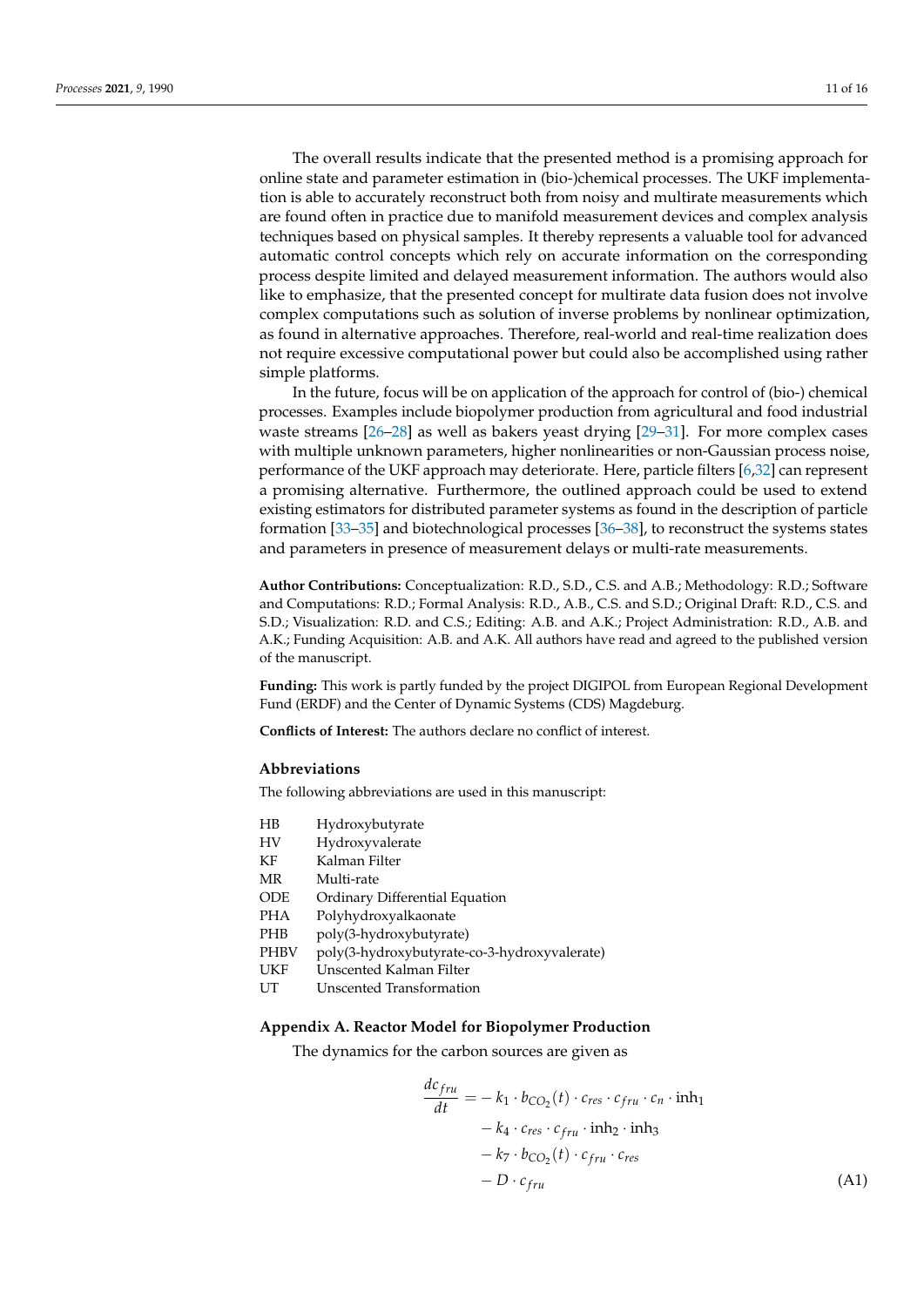<span id="page-11-0"></span>and

$$
\frac{dc_p}{dt} = -k_2 \cdot b_{CO_2}(t) \cdot c_{res} \cdot c_p \cdot c_n \cdot \text{inh}_1 \n- (k_5 + k_6) \cdot c_{res} \cdot c_p \cdot \text{inh}_2 \cdot \text{inh}_3 \n- k_8 \cdot b_{CO_2}(t) \cdot c_p \cdot c_{res} \n+ D \cdot (c_{p,in} - c_p).
$$
\n(A2)

Inhibition effects are described by

$$
\begin{aligned}\n\text{inh}_1 &= \max\left(0, 1 - \frac{c_p}{c_{p,\text{inh}}}\right), \\
\text{inh}_2 &= \max\left(0, 1 - \frac{c_n}{c_n + c_{n,\text{sw}}}\right), \\
\text{inh}_3 &= \max\left(0, 1 - \frac{P_t}{P_{t,\text{max}}}\right).\n\end{aligned} \tag{A3}
$$

The equations of fructose and propionic acid consumption [\(A1\)](#page-10-1) and [\(A2\)](#page-11-0) consists of four terms to describe the dynamic behaviour. In the first term the substrate uptake for biomass production is given. The consumption of the respective carbon source to produce the monomer units 3-hydroxybutyrate (HB) and 3-hydroxyvalerate (HV) of the polymer chain is described with second term. The third term of each equation describe the conversion from carbon source to CO2. Finally, the dilution caused by the fed-batch mode is shown in fourth term.

The dilution factor in the fed-batch mode is described as follows

<span id="page-11-1"></span>
$$
D = \frac{F_{in}}{V} \,. \tag{A4}
$$

The feed flow rate is written as *Fin* and reactor volume as *V*. Volume balance is necessary in fed-batch mode:

$$
\frac{dV}{dt} = F_{in}.\tag{A5}
$$

To describe the metabolic activity  $b_{CO_2}(t)$ , we used the relative  $CO_2$  proportion:

$$
b_{CO_2}(t) = \frac{CO_{2,out}(t)}{CO_{2,in}}.
$$
 (A6)

With  $CO_{2,out}$  in the exhaust gas and  $CO_{2,in}$  in the fresh inlet air the metabolic activity can be calculated. The inhibitory steric variable for the description of inh<sub>3</sub> in Equation [\(A3\)](#page-11-1) is given as the ratio between total polymer concentration and total biomass concentration

$$
P_t = \frac{(c_{hb} + c_{hv})}{(c_{hb} + c_{hv} + c_{res})}.
$$
\n(A7)

Beside a carbon source as substrate, the organism need ammonium for non-PHA growth. The ammonium dynamics is described as follows

$$
\frac{dc_n}{dt} = -c_{res} \cdot c_n \cdot b_{CO_2}(t) \cdot \left(k_1 \cdot c_{fru} + k_2 \cdot c_p\right) \cdot \text{inh}_1 \n- k_3 \cdot c_{res} \cdot c_n \cdot (c_{hb} + c_{hv}) \n- D \cdot c_n.
$$
\n(A8)

<span id="page-11-2"></span>The first term in Equation  $(A8)$  describes the residual growth of the bacteria, while the second term includes the conversion of biopolymer (HB and HV) to residual biomass.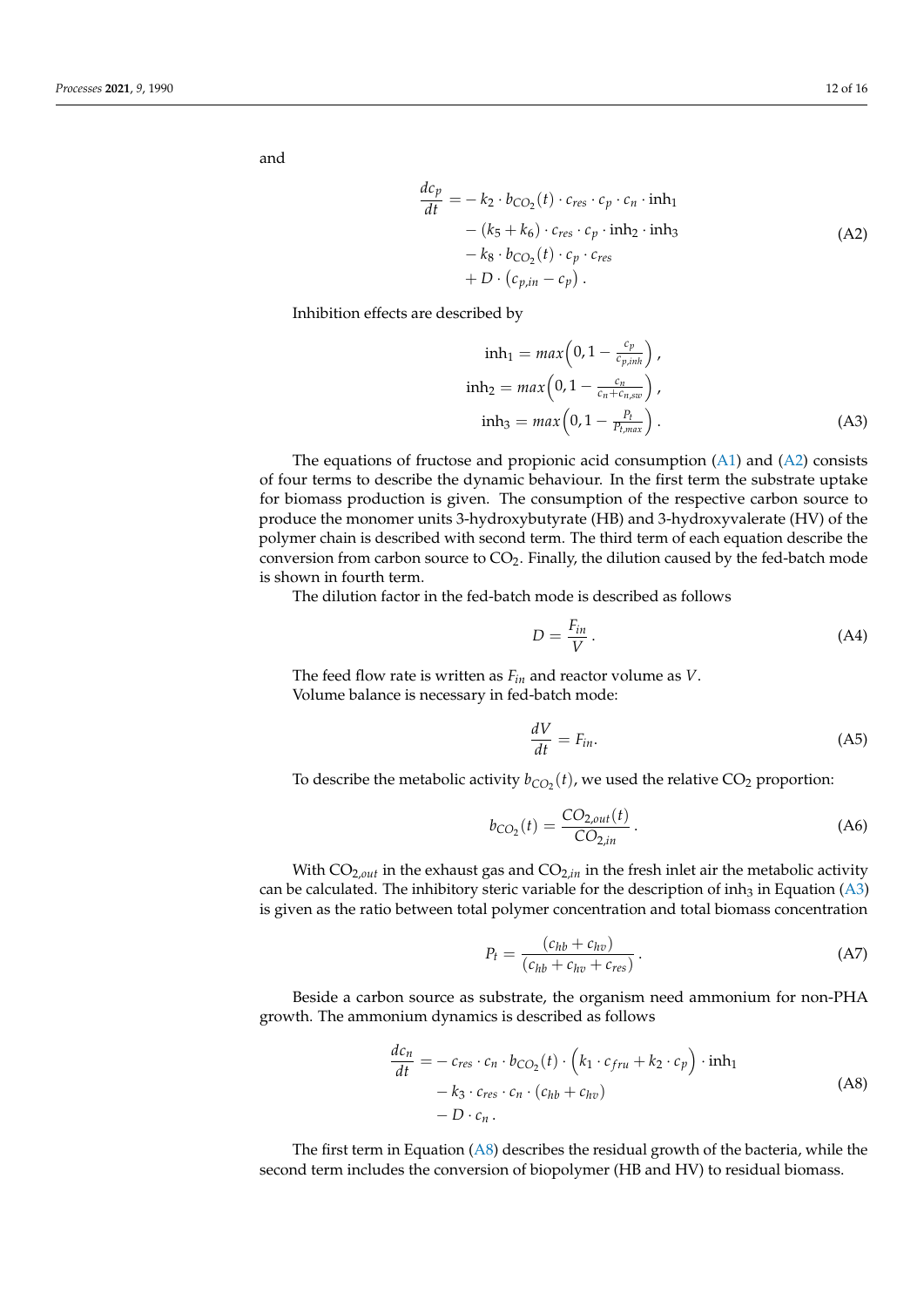The following equation account for the dynamics of residual (non-PHA, catalytically active) biomass

$$
\frac{dc_{res}}{dt} = c_{res} \cdot c_n \cdot \left[ \text{inh}_1 \cdot \left( k_1 \cdot c_{fru} + k_2 \cdot c_p \right) \cdot b_{CO_2} + k_3 \cdot \left( c_{hb} + c_{hv} \right) \right] - D \cdot c_{res} \,.
$$
\n(A9)

By the consumption of the carbon sources fructose and propionic acid residual biomass can be produced (parameter  $k_1$  and  $k_2$ ). Further, residual biomass can be produced by the conversion of HB and HV from the polymer chains in presence of ammonium.

The product dynamics of the monomers HB and HV in the polymer chains is described as

$$
\frac{dc_{hb}}{dt} = c_{res} \cdot \text{inh}_2 \cdot \text{inh}_3 \cdot \left( k_4 \cdot c_{fru} + k_5 \cdot c_p \right) \n- k_3 \cdot c_{res} \cdot c_n \cdot c_{hb} - D \cdot c_{hb} .
$$
\n(A10)

$$
\frac{dc_{hv}}{dt} = k_6 \cdot c_{res} \cdot c_p \cdot inh_2 \cdot inh_3 \n- k_3 \cdot c_{res} \cdot c_n \cdot c_{hv} - D \cdot c_{hv}.
$$
\n(A11)

HB can be produced by fructose and propionic acid with the parameters  $k_4$  and  $k_5$ . HV can only be accumulated if propionic acid is metabolized with parameter  $k_6$ . Both monomers of the chain (HB and HV) can be converted to residual biomass with the parameter  $k_3$  in presence of ammonium.

For sake of simplicity, it is assumed that the dynamics of  $CO<sub>2</sub>$  and reactor volume are known with high precision from direct online measurements in real time. Therefore, both are assumed to be known time-variant parameters which reduces the complexity of the model implementation. However, the applied soft sensor concept could easily be extended to include reconstruction of both states from available measurements as depicted in Figure [A1.](#page-12-0) Further information on the model itself is found in [\[23\]](#page-14-13) and model parameters are summarized in Table [A1.](#page-13-5)

<span id="page-12-0"></span>

Figure A1. Assumed measurements of  $CO<sub>2</sub>$  and *V* for PHB model.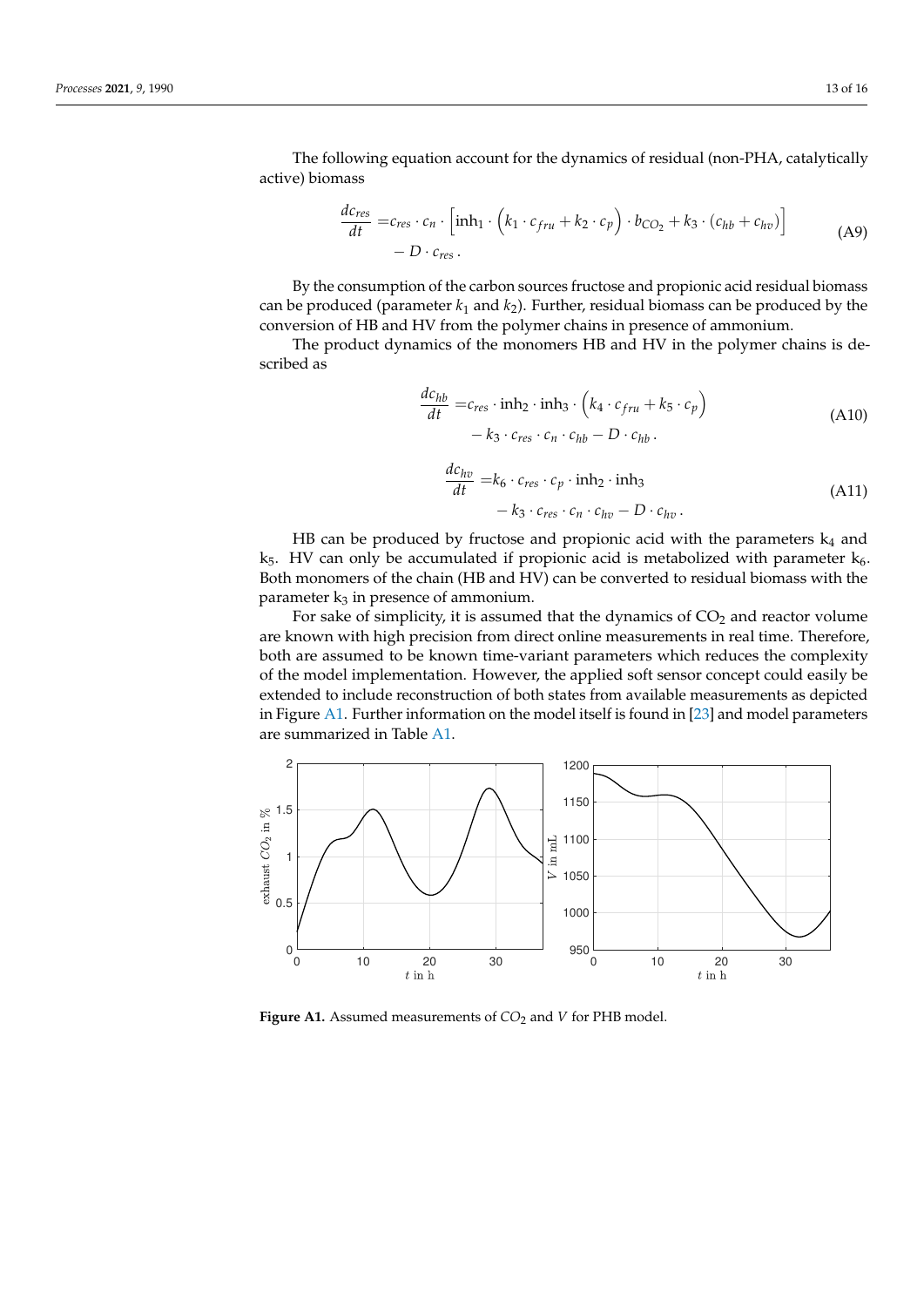| Parameter           | Unit                                                                                                                                                                                                                                                 | Description                              | Value                   |
|---------------------|------------------------------------------------------------------------------------------------------------------------------------------------------------------------------------------------------------------------------------------------------|------------------------------------------|-------------------------|
| $\boldsymbol{k}_1$  | $[L^{2}/g^{2} h]$                                                                                                                                                                                                                                    | consumption of fructose                  |                         |
|                     |                                                                                                                                                                                                                                                      | and ammonium for growth                  | $4.34 \times 10^{-6}$   |
| k <sub>2</sub>      | $[L^{2}/g^{2} h]$                                                                                                                                                                                                                                    | consumption of propionic acid            |                         |
|                     |                                                                                                                                                                                                                                                      | and ammonium for growth                  | 0.0048                  |
| $k_3$               | $[L^2/g^2 h]$                                                                                                                                                                                                                                        | HA consumption                           | 0.0713                  |
| $k_4$               | [L/g h]                                                                                                                                                                                                                                              | consumption of fructose                  |                         |
|                     |                                                                                                                                                                                                                                                      | for HB accumulation                      | 0.0563                  |
| $k_{5}$             | [L/g h]                                                                                                                                                                                                                                              | consumption of propionic acid            |                         |
|                     |                                                                                                                                                                                                                                                      | for HB accumulation                      | 0.6803                  |
| $k_6$               | [L/g h]                                                                                                                                                                                                                                              | consumption of propionic acid            |                         |
|                     |                                                                                                                                                                                                                                                      | for HV accumulation                      | 2.0208                  |
| k <sub>7</sub>      | $[L^{2}/g^{2} h]$                                                                                                                                                                                                                                    | fructose consumption                     |                         |
|                     |                                                                                                                                                                                                                                                      | for maintenance                          | $3.4184 \times 10^{-4}$ |
| $k_8$               | $[L^{2}/g^{2} h]$                                                                                                                                                                                                                                    | propionic acid consumption               |                         |
|                     |                                                                                                                                                                                                                                                      | for maintenance                          | 0.0125                  |
| $c_{p,inh}$         | [g/L]                                                                                                                                                                                                                                                | inhibitory propionic acid concentration  | 1.5                     |
| $c_{n,sw}$          | [g/L]                                                                                                                                                                                                                                                | Michalis-Menten rate for ammonium        | 0.2                     |
| $c_{p,in}$          | [g/L]                                                                                                                                                                                                                                                | propionic acid concentration in the feed | 20                      |
| $c_{fru}(0)$        | [g/L]                                                                                                                                                                                                                                                | initial fructose concentration           |                         |
|                     |                                                                                                                                                                                                                                                      | data set 1                               | 21.75                   |
| $c_p(0)$            | [g/L]                                                                                                                                                                                                                                                | initial propionic acid concentration     |                         |
|                     |                                                                                                                                                                                                                                                      | data set 2                               | 0.48                    |
| $c_n(0)$            | [g/L]                                                                                                                                                                                                                                                | initial ammonium concentration           |                         |
|                     |                                                                                                                                                                                                                                                      | data set 2                               | 1.40                    |
| $c_{res}(0)$        | [g/L]                                                                                                                                                                                                                                                | initial residual biomass concentration   |                         |
|                     |                                                                                                                                                                                                                                                      | data set 2                               | 1.16                    |
| $c_{hb}(0)$         | [g/L]                                                                                                                                                                                                                                                | initial HB concentration                 |                         |
|                     |                                                                                                                                                                                                                                                      | data set 2                               | 0.03                    |
| $c_{hv}(0)$         | [g/L]                                                                                                                                                                                                                                                | initial HV concentration                 |                         |
|                     |                                                                                                                                                                                                                                                      | data set 2                               | 0.01                    |
| $P_t$               | [g/L]                                                                                                                                                                                                                                                | $HA$ ( $HB + HV$ ) concentration         | time-dependent          |
| CO <sub>2,out</sub> | $[\%]$                                                                                                                                                                                                                                               | exhaust $CO2$                            | artificial              |
|                     |                                                                                                                                                                                                                                                      |                                          | measurement             |
| CO <sub>2,in</sub>  | $[\%]$                                                                                                                                                                                                                                               | inlet $CO2$                              | artificial              |
|                     |                                                                                                                                                                                                                                                      |                                          | measurement             |
| $b_{CO_2}$          | $\left[ -\right] % \begin{minipage}[b]{.45\linewidth} \centering \includegraphics[width=\textwidth]{figs/fig_4-1.png} \caption{The number of times in the left end.} \label{fig:fig_4-1} \end{minipage} \vspace{0.05\linewidth} \label{fig:fig_4-1}$ | $CO2$ dependent metabolic activity       | time-dependent          |
| D                   | $\left[ -\right]$                                                                                                                                                                                                                                    | dilution rate                            | time-dependent          |
| $F_{in}$            | $[\%]$                                                                                                                                                                                                                                               | feed rate for propionic acid             | pH-controlled<br>0.89   |
| $P_{t,max}$         | [g/L]                                                                                                                                                                                                                                                | maximum concentration of PHA             |                         |

<span id="page-13-5"></span>**Table A1.** Kinetic parameters, states and variables.

#### **References**

- <span id="page-13-0"></span>1. Ge, Z. Review on data-driven modeling and monitoring for plant-wide industrial processes. *Chemom. Intell. Lab. Syst.* **2017**, *171*, 16–25. [\[CrossRef\]](http://doi.org/10.1016/j.chemolab.2017.09.021)
- <span id="page-13-1"></span>2. Ge, Z. Process Data Analytics via Probabilistic Latent Variable Models: A Tutorial Review. *Ind. Eng. Chem. Res.* **2018**, *57*, 12646–12661. [\[CrossRef\]](http://dx.doi.org/10.1021/acs.iecr.8b02913)
- <span id="page-13-2"></span>3. Mohd Ali, J.; Ha Hoang, N.; Hussain, M.; Dochain, D. Review and classification of recent observers applied in chemical process systems. *Comput. Chem. Eng.* **2015**, *76*, 27–41. [\[CrossRef\]](http://dx.doi.org/10.1016/j.compchemeng.2015.01.019)
- <span id="page-13-3"></span>4. Haug, A. Bayesian estimation for target tracking, Part I: General concepts. *Wiley Interdiscip. Rev. Comput. Stat.* **2012**, *4*, 375–383. [\[CrossRef\]](http://dx.doi.org/10.1002/wics.1211)
- 5. Haug, A. Bayesian estimation for target tracking, Part II: The Gaussian sigma-point Kalman filters. *Wiley Interdiscip. Rev. Comput. Stat.* **2012**, *4*, 489–497. [\[CrossRef\]](http://dx.doi.org/10.1002/wics.1215)
- <span id="page-13-4"></span>6. Haug, A. Bayesian estimation for target tracking, Part III: Monte Carlo filters. *Wiley Interdiscip. Rev. Comput. Stat.* **2012**, *4*, 498–512. [\[CrossRef\]](http://dx.doi.org/10.1002/wics.1210)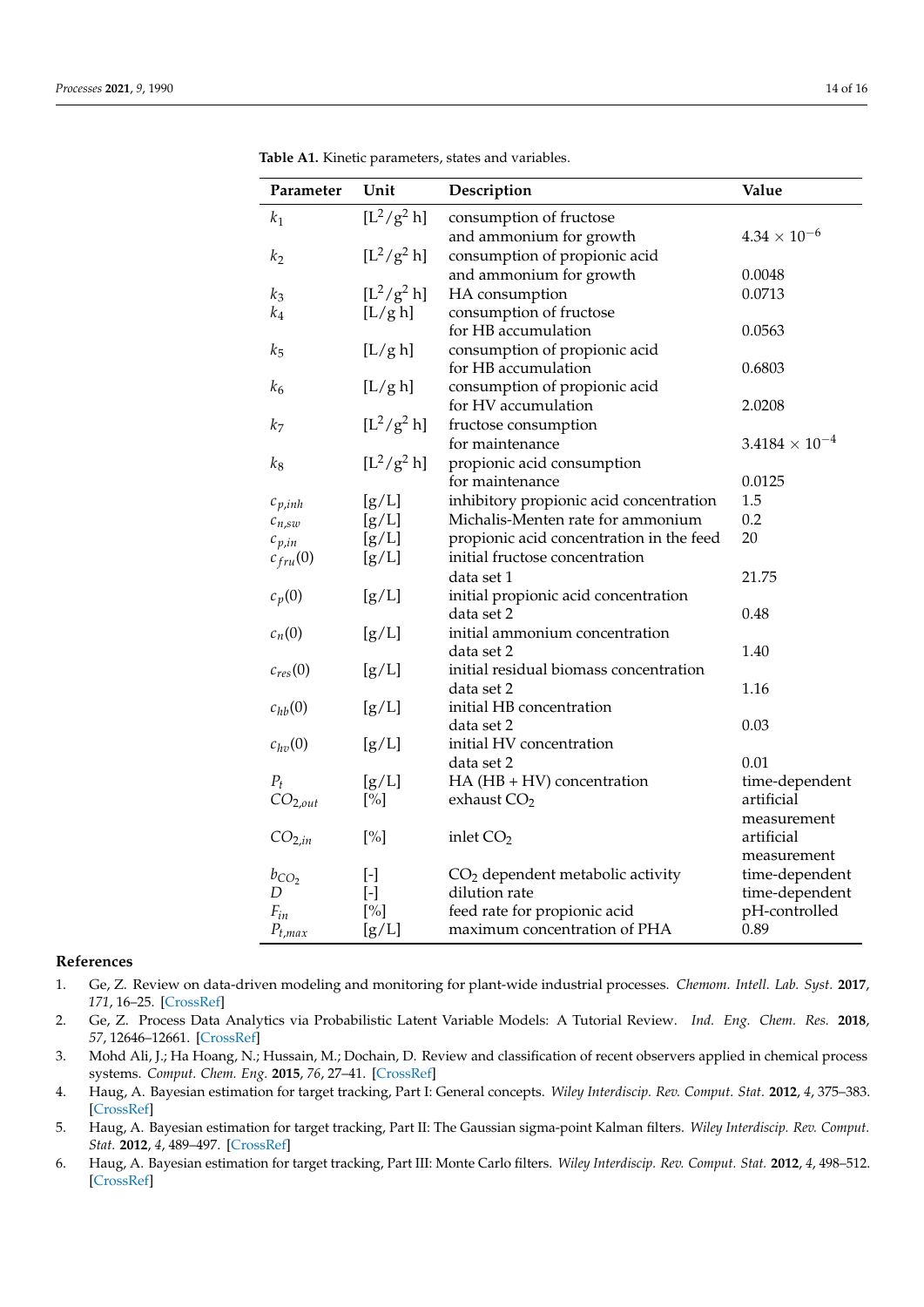- 7. Khatibisepehr, S.; Huang, B.; Khare, S. Design of inferential sensors in the process industry: A review of Bayesian methods. *J. Process. Control* **2013**, *23*, 1575–1596. [\[CrossRef\]](http://dx.doi.org/10.1016/j.jprocont.2013.05.007)
- <span id="page-14-0"></span>8. Patwardhan, S.C.; Narasimhan, S.; Jagadeesan, P.; Gopaluni, B.; Shah, S.L. Nonlinear Bayesian state estimation: A review of recent developments. *Control Eng. Pract.* **2012**, *20*, 933–953. [\[CrossRef\]](http://dx.doi.org/10.1016/j.conengprac.2012.04.003)
- <span id="page-14-1"></span>9. Robertson, D.G.; Lee, J.H.; Rawlings, J.B. A moving horizon-based approach for least-squares estimation. *AIChE J.* **1996**, *42*, 2209–2224. [\[CrossRef\]](http://dx.doi.org/10.1002/aic.690420811)
- 10. Rao, C.V.; Rawlings, J.B.; Mayne, D.Q. Constrained state estimation for nonlinear discrete-time systems: Stability and moving horizon approximations. *IEEE Trans. Autom. Control* **2003**, *48*, 246–258. [\[CrossRef\]](http://dx.doi.org/10.1109/TAC.2002.808470)
- <span id="page-14-2"></span>11. Valluru, J.; Patwardhan, S.C.; Biegler, L.T. Development of robust extended Kalman filter and moving window estimator for simultaneous state and parameter/disturbance estimation. *J. Process. Control* **2018**, *69*, 158–178. [\[CrossRef\]](http://dx.doi.org/10.1016/j.jprocont.2018.05.008)
- <span id="page-14-3"></span>12. Simon, D. *Optimal State Estimation: Kalman, H-Infinity, and Nonlinear Approaches*; John Wiley and Sons, Inc.: Hoboken, NJ, USA, 2006. [\[CrossRef\]](http://dx.doi.org/10.1002/0470045345)
- <span id="page-14-4"></span>13. Särkkä, S. *Bayesian Filtering and Smoothing*; Number 3; Cambridge University Press: New York, NY, USA, 2013.
- <span id="page-14-5"></span>Gao, B.; Hu, G.; Gao, S.; Zhong, Y.; Gu, C. Multi-sensor optimal data fusion based on the adaptive fading unscented Kalman filter. *Sensors* **2018**, *18*, 488. [\[CrossRef\]](http://dx.doi.org/10.3390/s18020488) [\[PubMed\]](http://www.ncbi.nlm.nih.gov/pubmed/29415509)
- <span id="page-14-6"></span>15. Kager, J.; Herwig, C.; Stelzer, I.V. State estimation for a penicillin fed-batch process combining particle filtering methods with online and time delayed offline measurements. *Chem. Eng. Sci.* **2018**, *177*, 234–244. [\[CrossRef\]](http://dx.doi.org/10.1016/j.ces.2017.11.049)
- <span id="page-14-7"></span>16. Tatiraju, S.; Soroush, M.; Ogunnaike, B.A. Multirate nonlinear state estimation with application to a polymerization reactor. *AIChE J.* **1999**, *45*, 769–780. [\[CrossRef\]](http://dx.doi.org/10.1002/aic.690450412)
- 17. Zambare, N.; Soroush, M.; Grady, M.C. Real-time multirate state estimation in a pilot-scale polymerization reactor. *AIChE J.* **2002**, *48*, 1022–1033. [\[CrossRef\]](http://dx.doi.org/10.1002/aic.690480512)
- <span id="page-14-8"></span>18. Lathrop, P.M.; Duan, Z.; Ling, C.; Elabd, Y.A.; Kravaris, C. Modeling and Observer-Based Monitoring of RAFT Homopolymerization Reactions. *Processes* **2019**, *7*, 768. [\[CrossRef\]](http://dx.doi.org/10.3390/pr7100768)
- <span id="page-14-9"></span>19. Van der Merwe, R. Sigma-Point Kalman Filters for Probablilistic Inference in Dynamic State-Space Models. Ph.D. Thesis, Oregon Health & Science University, Portland, OR, USA, 2004.
- <span id="page-14-10"></span>20. Kalman, R.E. A new approach to linear filtering and prediction problems. *J. Basic Eng.* **1960**, *82*, 35–45. [\[CrossRef\]](http://dx.doi.org/10.1115/1.3662552)
- <span id="page-14-11"></span>21. Li, T.; Corchado, J.M.; Bajo, J.; Sun, S.; De Paz, J.F. Effectiveness of Bayesian filters: An information fusion perspective. *Inf. Sci.* **2016**, *329*, 670–689. [\[CrossRef\]](http://dx.doi.org/10.1016/j.ins.2015.09.041)
- <span id="page-14-12"></span>22. Schaffner, J.; Zeitz, M. Entwurf nichtlinearer Beobachter. In *Entwurf Nichtlinearer Regelungen*; Engell, S., Ed.; Oldenbourg Wissenschaftsverlag: Münich, Germany, 1995.
- <span id="page-14-13"></span>23. Duvigneau, S.; Dürr, R.; Behrens, J.; Kienle, A. Advanced Kinetic Modeling of Bio-co-polymer Poly(3-hydroxybutyrate-co-3 hydroxyvalerate) Production Using Fructose and Propionate as Carbon Sources. *Processes* **2021**, *9*, 1260. [\[CrossRef\]](http://dx.doi.org/10.3390/pr9081260)
- <span id="page-14-14"></span>24. Higham, D.J. An algorithmic introduction to numerical simulation of stochastic differential equations. *SIAM Rev.* **2001**, *43*, 525–546. [\[CrossRef\]](http://dx.doi.org/10.1137/S0036144500378302)
- <span id="page-14-15"></span>25. Strong, P.; Laycock, B.; Mahamud, S.; Jensen, P.; Lant, P.; Tyson, G.; Pratt, S. The Opportunity for High-Performance Biomaterials from Methane. *Microorganisms* **2016**, *4*, 11. [\[CrossRef\]](http://dx.doi.org/10.3390/microorganisms4010011) [\[PubMed\]](http://www.ncbi.nlm.nih.gov/pubmed/27681905)
- <span id="page-14-16"></span>26. Dahman, Y.; Ugwu, C.U. Production of green biodegradable plastics of poly (3-hydroxybutyrate) from renewable resources of agricultural residues. *Bioprocess Biosyst. Eng.* **2014**, *37*, 1561–1568. [\[CrossRef\]](http://dx.doi.org/10.1007/s00449-014-1128-2) [\[PubMed\]](http://www.ncbi.nlm.nih.gov/pubmed/24492886)
- 27. Koller, M.; Braunegg, G. Advanced approaches to produce polyhydroxyalkanoate (PHA) biopolyesters in a sustainable and economic fashion. *EuroBiotech J.* **2018**, *2*, 89–103. [\[CrossRef\]](http://dx.doi.org/10.2478/ebtj-2018-0013)
- <span id="page-14-17"></span>28. Tsang, Y.F.; Kumar, V.; Samadar, P.; Yang, Y.; Lee, J.; Ok, Y.S.; Song, H.; Kim, K.H.; Kwon, E.E.; Jeon, Y.J. Production of bioplastic through food waste valorization. *Environ. Int.* **2019**, *127*, 625–644. [\[CrossRef\]](http://dx.doi.org/10.1016/j.envint.2019.03.076) [\[PubMed\]](http://www.ncbi.nlm.nih.gov/pubmed/30991219)
- <span id="page-14-18"></span>29. Bück, A.; Seidel, C.; Dürr, R.; Neugebauer, C. Robust feedback control of convective drying of particulate solids. *J. Process. Control* **2018**, *69*, 86–96. [\[CrossRef\]](http://dx.doi.org/10.1016/j.jprocont.2018.07.010)
- 30. Dürr, R.; Bück, A. Influence of moisture control on activity in continuous fluized bed drying of baker's yeast pellets. *Dry. Technol.* **2020**, 1–6. [\[CrossRef\]](http://dx.doi.org/10.1080/07373937.2020.1828449)
- <span id="page-14-19"></span>31. Dürr, R.; Seidel, C.; Neugebauer, C.; Bück, A. Self-tuning control of continuous fluidized bed drying of baker's yeast pellets. *Dry. Technol.* **2020**, *38*, 646–654. [\[CrossRef\]](http://dx.doi.org/10.1080/07373937.2019.1662800)
- <span id="page-14-20"></span>32. Dürr, R.; Waldherr, S. A Novel Framework for Parameter and State Estimation of Multicellular Systems Using Gaussian Mixture Approximations. *Processes* **2018**, *6*, 187. [\[CrossRef\]](http://dx.doi.org/10.3390/pr6100187)
- <span id="page-14-21"></span>33. Bück, A.; Peglow, M.; Tsotsas, E.; Mangold, M.; Kienle, A. Model-based measurement of particle size distributions in layering granulation processes. *AIChE J.* **2011**, *57*, 929–941. [\[CrossRef\]](http://dx.doi.org/10.1002/aic.12314)
- 34. Mangold, M. Use of a Kalman filter to reconstruct particle size distributions from FBRM measurements. *Chem. Eng. Sci.* **2012**, *70*, 99–108. [\[CrossRef\]](http://dx.doi.org/10.1016/j.ces.2011.05.052)
- <span id="page-14-22"></span>35. Geyyer, R.; Dürr, R.; Temmel, E.; Li, T.; Lorenz, H.; Palis, S.; Seidel-Morgenstern, A.; Kienle, A. Control of continuous mixed solution mixed product removal crystallization processes. *Chem. Eng. Technol.* **2017**, *40*, 1362–1369. [\[CrossRef\]](http://dx.doi.org/10.1002/ceat.201600692)
- <span id="page-14-23"></span>36. Müller, T.; Dürr, R.; Isken, B.; Schulze-Horsel, J.; Reichl, U.; Kienle, A. Distributed modeling of human influenza a virus–host cell interactions during vaccine production. *Biotechnol. Bioeng.* **2013**, *110*, 2252–2266. [\[CrossRef\]](http://dx.doi.org/10.1002/bit.24878) [\[PubMed\]](http://www.ncbi.nlm.nih.gov/pubmed/23475474)